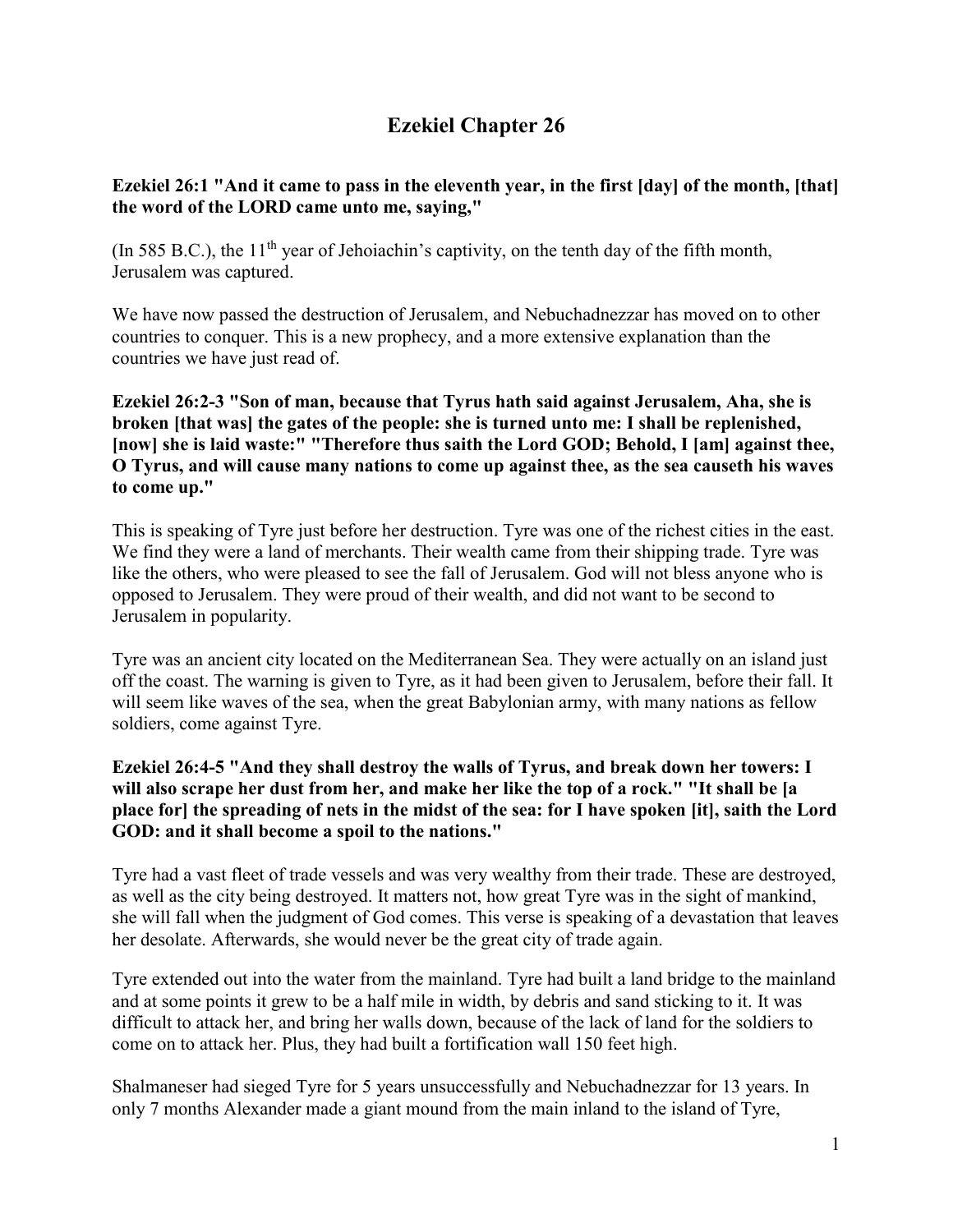breached the walls and killed thousands of defenders. This giant mound was 30 stadia or 700 paces which depending on whose measurement you use, is approximate 3-1/2 miles from the mainland.

Afterwards, it was never rebuilt. Alexander burned the city to the ground. There were tens of thousands killed in the siege, and the women and children were carried into slavery.

There is no fortification strong enough, when the judgment of God is upon you.

This is speaking of the great habitation leaving here, and it becoming a fishing village. It was never completely annihilated, but was devastated to the point of not becoming a great city again. God had spoken a curse upon her, and that is what really happens to her.

#### **Ezekiel 26:6 "And her daughters which [are] in the field shall be slain by the sword; and they shall know that I [am] the LORD."**

This is speaking of some cities on the coast who have had friendly relations with her.

#### **Ezekiel 26:7 "For thus saith the Lord GOD; Behold, I will bring upon Tyrus Nebuchadrezzar king of Babylon, a king of kings, from the north, with horses, and with chariots, and with horsemen, and companies, and much people."**

(In verses 7-14), there is a vivid description of the original devastation by Babylon's King Nebuchadnezzar called "king of kings" (verse 7), because so many other rulers were subject to him. God had given him universal rule. (Verses 8-9), describe the siege (verses 10-14), the devastation.

The cities on the coast will be no match for this vast army of Nebuchadnezzar's, who is equipped with horses, and chariots, and everything an army of that day needs. Tyre had not spent their money on the military. They had gotten rich with their trade, but had not put together an army to protect themselves. The king of Babylon had a reputation to go with his military might.

#### **Ezekiel 26:8 "He shall slay with the sword thy daughters in the field: and he shall make a fort against thee, and cast a mount against thee, and lift up the buckler against thee."**

The army from Babylon will destroy anything standing in its way, including the cities in alliance with Tyre. The army of Nebuchadnezzar has no compassion. They just kill anyone who gets in their way.

#### **Ezekiel 26:9 "And he shall set engines of war against thy walls, and with his axes he shall break down thy towers."**

They tore down the walls and gates with battering rams, and cut down the towers with axes.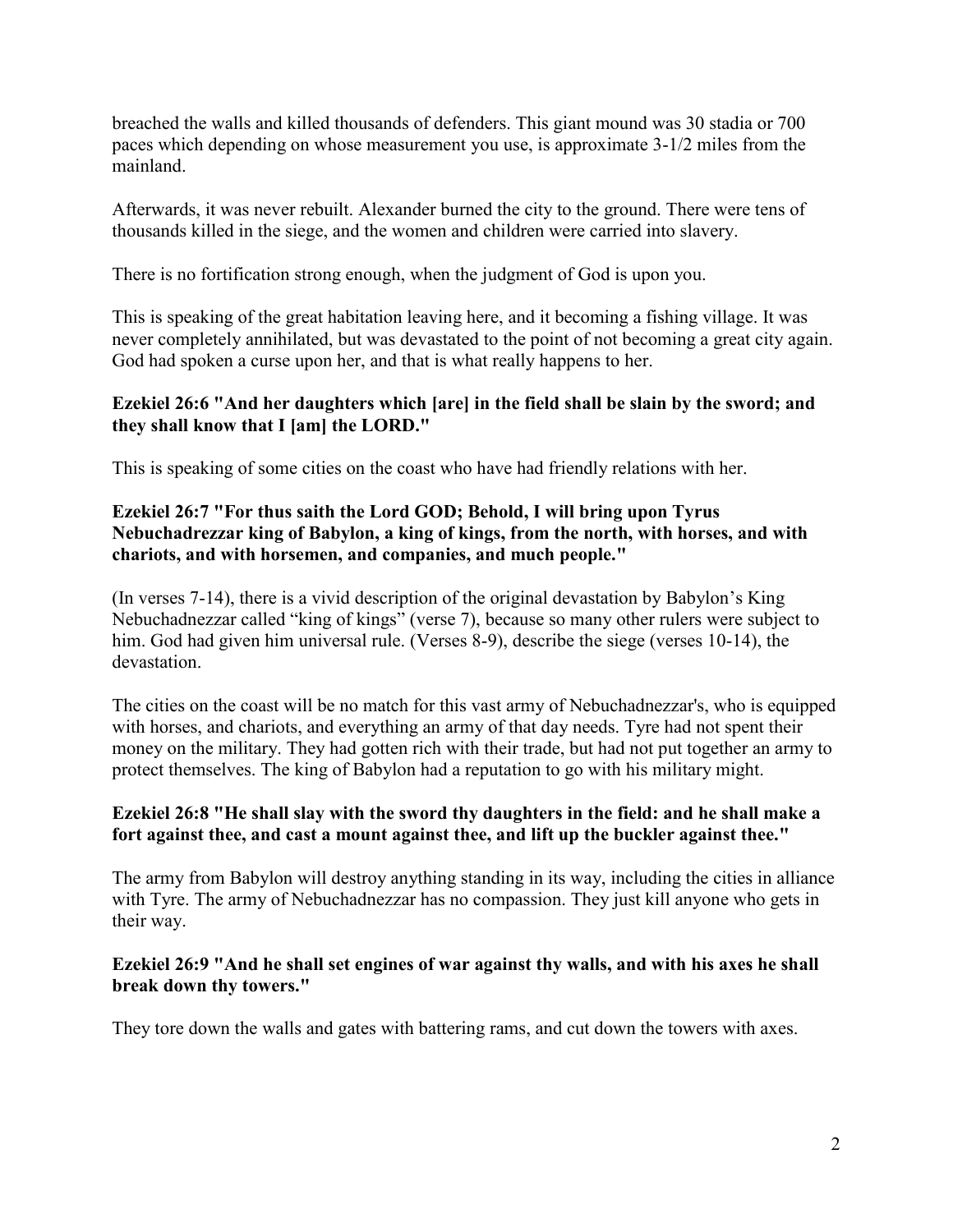#### **Ezekiel 26:10 "By reason of the abundance of his horses their dust shall cover thee: thy walls shall shake at the noise of the horsemen, and of the wheels, and of the chariots, when he shall enter into thy gates, as men enter into a city wherein is made a breach."**

This is speaking of a vast army of mounted soldiers. There were, possibly, thousands of horses and chariots. There were enough to shake the wall from the noise of the hoofs of the horses. They will break through where the battering rams broke the wall, and enter in. It will be like night, because of the dust from the horses' hoofs.

#### **Ezekiel 26:11 "With the hoofs of his horses shall he tread down all thy streets: he shall slay thy people by the sword, and thy strong garrisons shall go down to the ground."**

After the wall is broken down, the horses will trample down everything in their way. There will be much death. This affluent society has not prepared for war, and the army of Nebuchadnezzar will have no problem killing whoever they see with the sword.

#### **Ezekiel 26:12 "And they shall make a spoil of thy riches, and make a prey of thy merchandise: and they shall break down thy walls, and destroy thy pleasant houses: and they shall lay thy stones and thy timber and thy dust in the midst of the water."**

All of their accumulated wealth will now go to these captors. There will be nothing of value left. Their beautiful homes will be destroyed, and the trash from the destruction will go into the water surrounding this island.

"Make a spoil of thy riches": After Nebuchadnezzar ) in verse 7), and "he" and "his" (in verses 8-11), "they" (in verse 12), appears to broaden the reference to others among the "many nations" (verse 3). At his point, "they" are not only Babylonians, but also Alexander's army which later heaped debris from the ruins into the sea to advance to the island stronghold (Zechariah 9:3-4).

#### **Ezekiel 26:13 "And I will cause the noise of thy songs to cease; and the sound of thy harps shall be no more heard."**

Tyre was famous for musicians and now songs and harps, the sounds of merriment, are no longer heard. There will be no joy in this city after this.

#### **Ezekiel 26:14 "And I will make thee like the top of a rock: thou shalt be [a place] to spread nets upon; thou shalt be built no more: for I the LORD have spoken [it], saith the Lord GOD."**

This just speaks of the total desolation. A top of a rock is completely bare, absent of anything. So bare, nets could be spread out cleanly.

**Ezekiel 26:15 "Thus saith the Lord GOD to Tyrus; Shall not the isles shake at the sound of thy fall, when the wounded cry, when the slaughter is made in the midst of thee?"**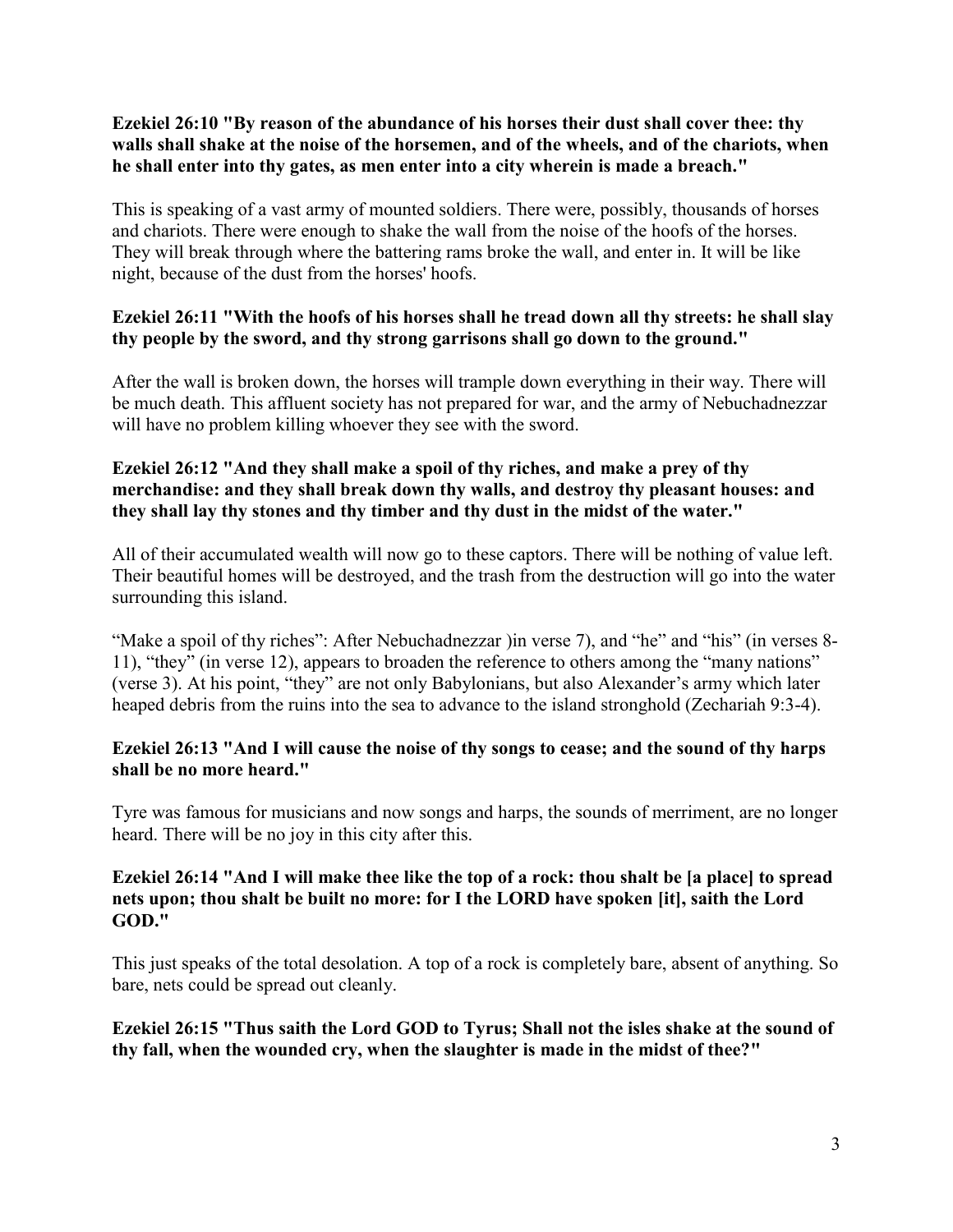So important was Tyre as a center of commerce, it could not be destroyed without affecting all of the nearby nations. We know that this city had been a place of maritime trade, so not only will Tyre suffer, but all who traded with her because of their loss.

#### **Ezekiel 26:16 "Then all the princes of the sea shall come down from their thrones, and lay away their robes, and put off their broidered garments: they shall clothe themselves with trembling; they shall sit upon the ground, and shall tremble at [every] moment, and be astonished at thee."**

According to customs of mourning, rulers would descend from their thrones and disrobe. When they see the destruction from the war, they know there will never be another merchant fleet to go from here to the world. Their grief will be so great, they will tremble greatly.

#### **Ezekiel 26:17 "And they shall take up a lamentation for thee, and say to thee, How art thou destroyed, [that wast] inhabited of seafaring men, the renowned city, which wast strong in the sea, she and her inhabitants, which cause their terror [to be] on all that haunt it!"**

This "lamentation" is like a funeral for the death of this city and all its wealth. They had been a city of renown.

#### **Ezekiel 26:18 "Now shall the isles tremble in the day of thy fall; yea, the isles that [are] in the sea shall be troubled at thy departure."**

Their life line to merchandise they need will be no more. They tremble realizing that they too, will suffer from this fall.

#### **Ezekiel 26:19 "For thus saith the Lord GOD; When I shall make thee a desolate city, like the cities that are not inhabited; when I shall bring up the deep upon thee, and great waters shall cover thee;"**

This is speaking of total destruction. There are no walls left. There are no buildings left. The great population is gone. Now, the waves of the sea just come up, and wash the debris into the sea.

**Ezekiel 26:20-21 "When I shall bring thee down with them that descend into the pit, with the people of old time, and shall set thee in the low parts of the earth, in places desolate of old, with them that go down to the pit, that thou be not inhabited; and I shall set glory in the land of the living;" "I will make thee a terror, and thou [shalt be] no [more]: though thou be sought for, yet shalt thou never be found again, saith the Lord GOD."**

Tyre's destruction is compared to a dead person placed in the grave.

The "pit" here, is speaking of Sheol, or Hades, the unseen world of the dead. Wealth and fame do not keep a person out of hell. They were in good shape, as the world was concerned, but their souls were lost. The "people of old time" are probably, speaking of the people who died in the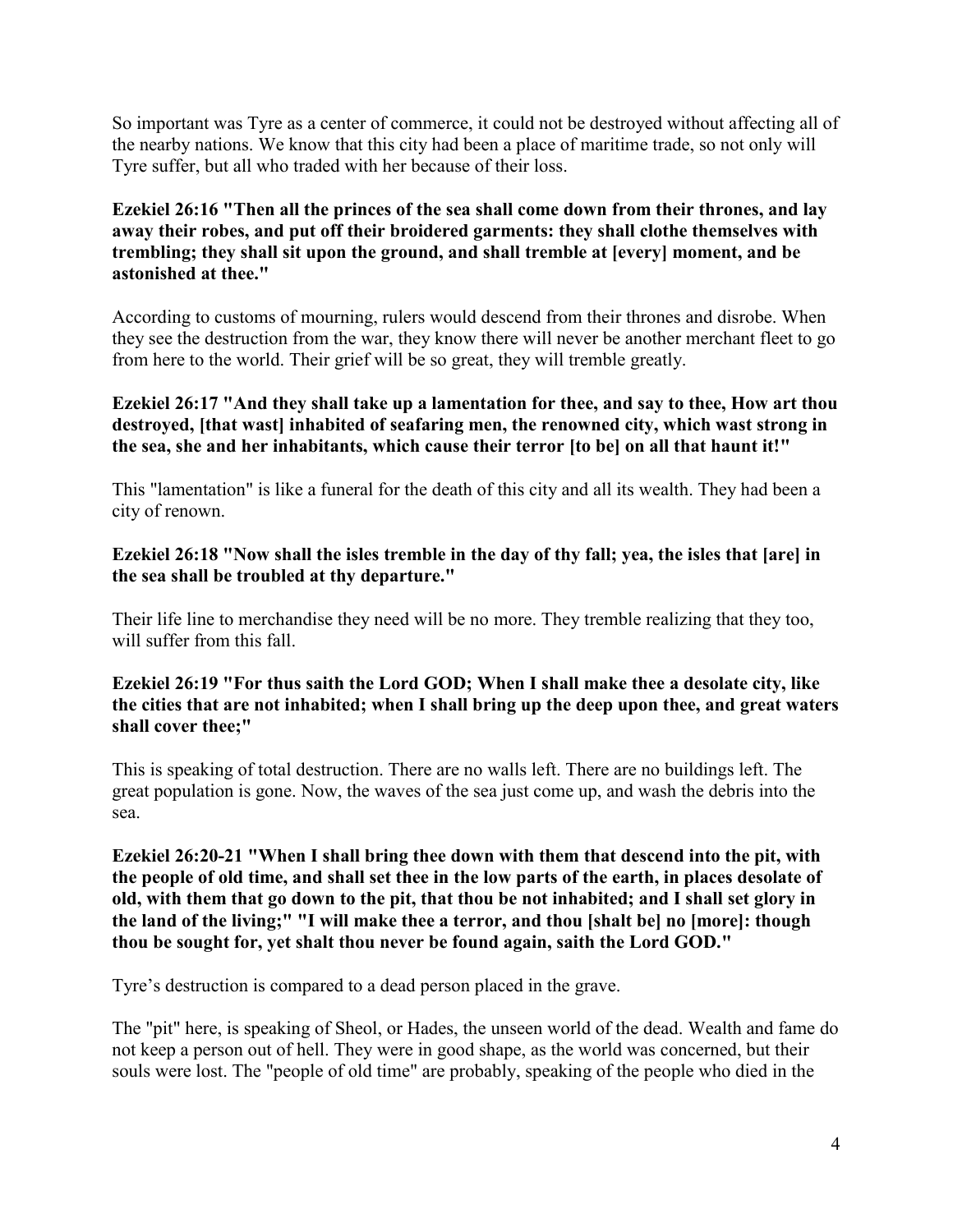flood. It appears from this that they nearly all die. They will not remain in the land of the living. Glory, in this instance, is like life. Life is for the living.

"Thou shalt be no more", means they will never again be found.

Chapter 27:36 states: "The merchants among the people shall hiss at thee; thou shall be a terror, and never shall be any more."

Gradually Tyre disappeared and its location is not prominent. Meaning as a city of prominence, but nomads and the like have occasioned there.

## **Ezekiel Chapter 26 Questions**

- 1. When did Ezekiel receive this prophecy?
- 2. What had Tyrus said against Jerusalem?
- 3. Tyre was one of the cities in the east.
- 4. They were a land of  $\qquad \qquad$ .
- 5. Who will God cause to come against them?
- 6. Where was Tyre located?
- 7. They were actually on an  $\blacksquare$
- 8. What is compared to the waves of the sea in verse 3?
- 9. Why was it difficult to attack her?
- 10. What is verse 5 speaking of?
- 11. God had spoken a zupon her.
- 12. Who are her daughters speaking of?
- 13. What king's army comes against Tyrus?
- 14. Why had they not built up their military?
- 15. What were the engines that the walls and gates were brought down with?
- 16. What made the walls to shake?